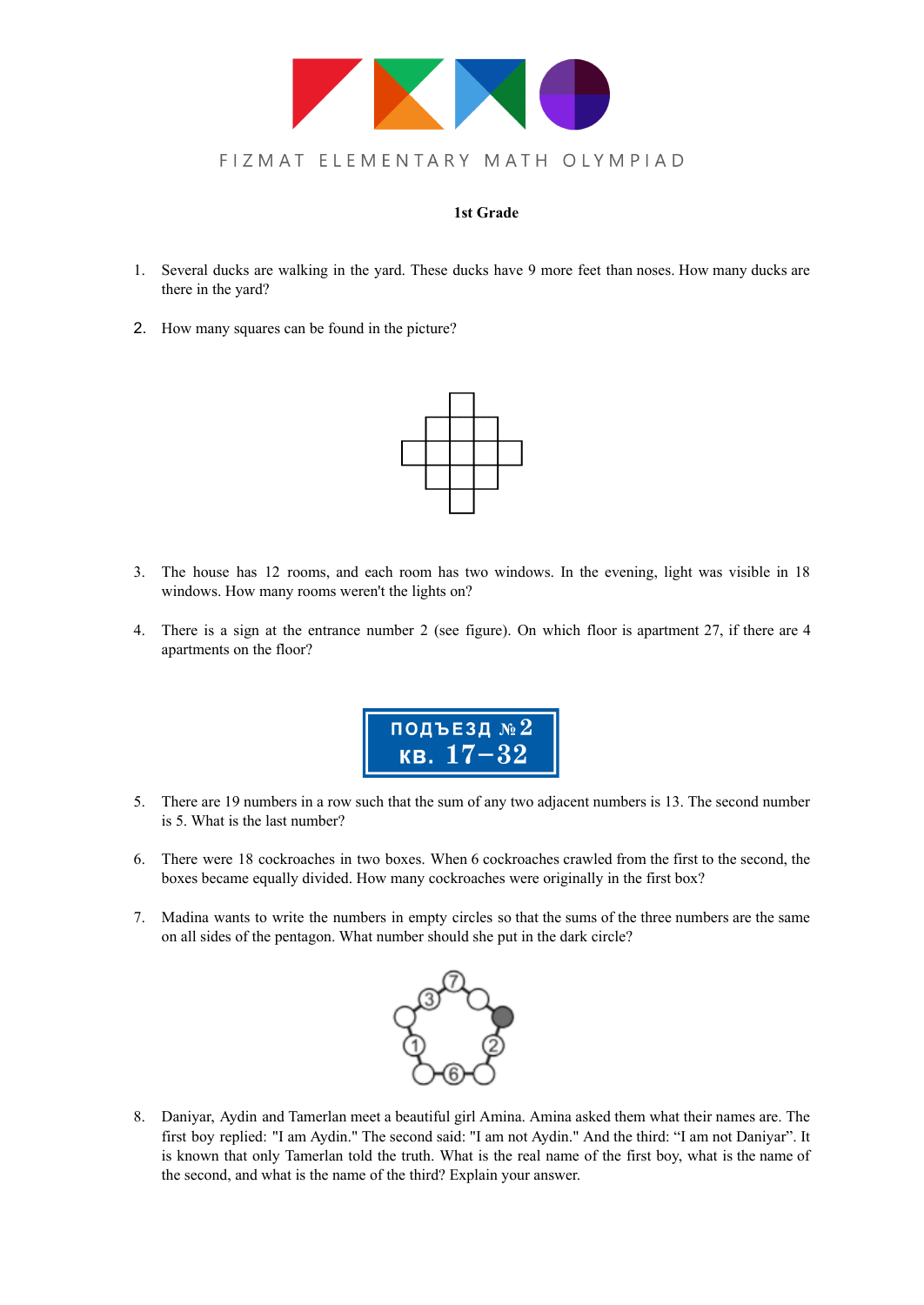

- 9. The family has many children, but there is only one girl. One day she noticed that her age was equal to the sum of the ages of her brothers. Two years later, she was surprised to realize that her age was 8 years less than this amount. How many children are there in this family? Explain your answer
- 10. There are three teachers working in the kindergarten: Sarah, Alua and Inkar. Exactly two of them work every day from Monday to Friday. Sarah works three days, and Alua four. How many days does Inkar work? Explain the answer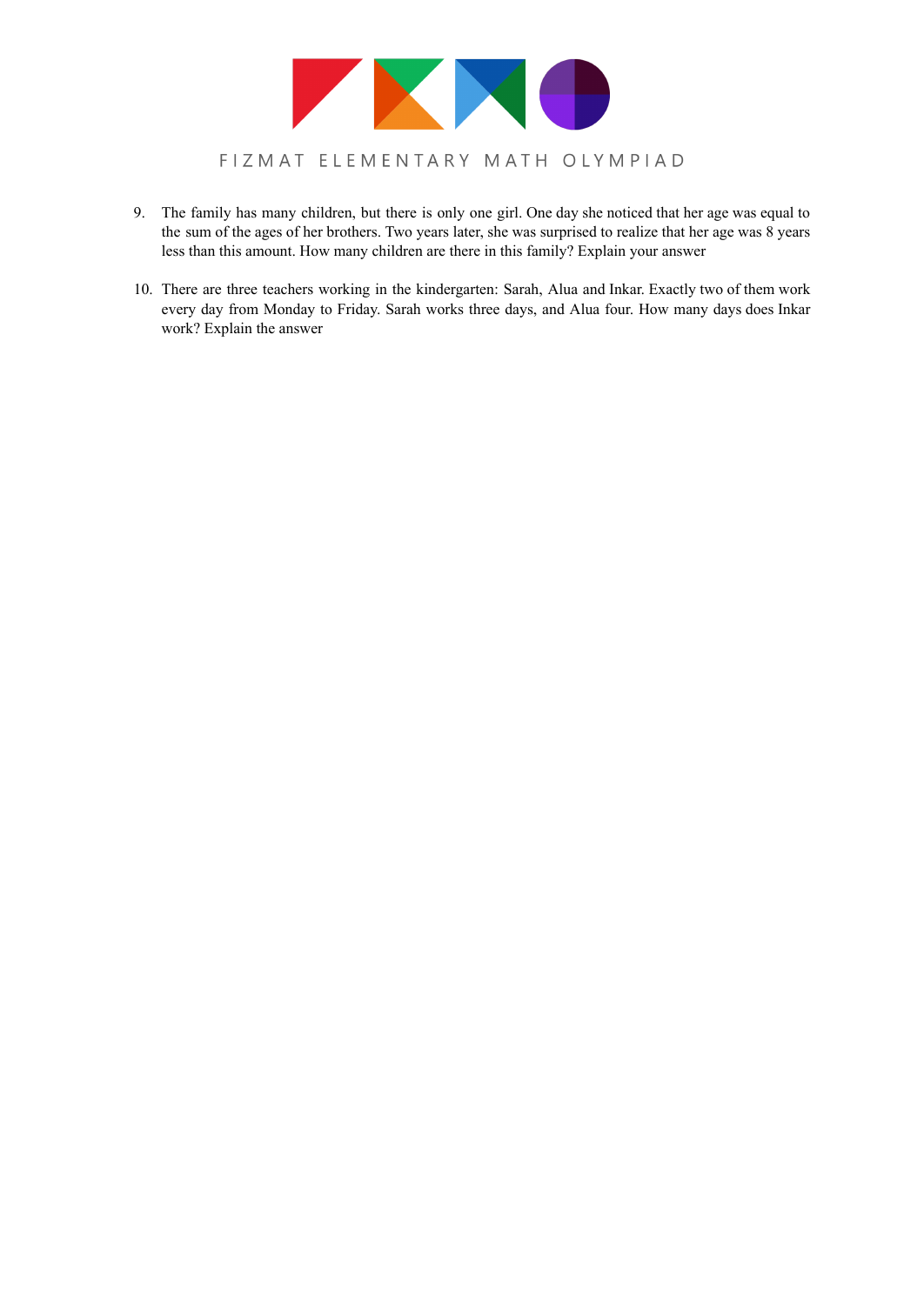

### **2 nd Grade**

- 1. The snail had to crawl 12 m. In the morning before lunchtime, she crawled 12 dm, and after lunch she was tired and crawled only 12 cm. What distance was left for her to crawl in centimeters?
- 2. A rectangle was folded from three squares with a perimeter of 12 cm. Find its area.
- 3. There are 29 numbers in a row such that the sum of any two adjacent numbers is 14. The second number is 8. What is the last number?
- 4. The sum of the two numbers is 189. The first number ends with the digit 2, and if you erase this digit, you get the second number. What is the difference between these numbers?
- 5. There were 38 cockroaches in two boxes. When 6 cockroaches crawled from the first to the second, the boxes became equally divided. How many cockroaches were originally in the first box?
- 6. There are 19 boys in the group: 13 of them go to robotics, 11 to sailboats modeling. How many boys attend both activities, if it is known that only Almat does not go to neither of the two activities and Daniel only goes to robotics?
- 7. Madina wants to write the numbers in empty circles so that the sums of the three numbers are the same on all sides of the pentagon. What number should she put in the dark circle?



8. Aisultan, Beksultan and Nursultan took first, second and third places at the Olympiad. Each of them said one statement: Aisultan: "Nursultan took second place."

Beksultan: "I took third place."

Nursultan: "Beksultan speaks the truth."

Who took first place if it is known that one of them is telling a lie, and the rest - the truth? Explain your answer

- 9. Rinat wrote out 25 consecutive natural numbers. It turned out to be 71 digits. What is the smallest of the numbers written by Rinat? Explain your answer
- 10. 10. Amir forgot the code of the lock from the door to his entrance. He remembers that the code consists of four digits 2, 3, 5, 7, and has already tried 4 options: 3725, 7523, 3257, 2537, but they all did not fit. Find the correct code if you know that Amir put each number in the right place twice. Explain your answer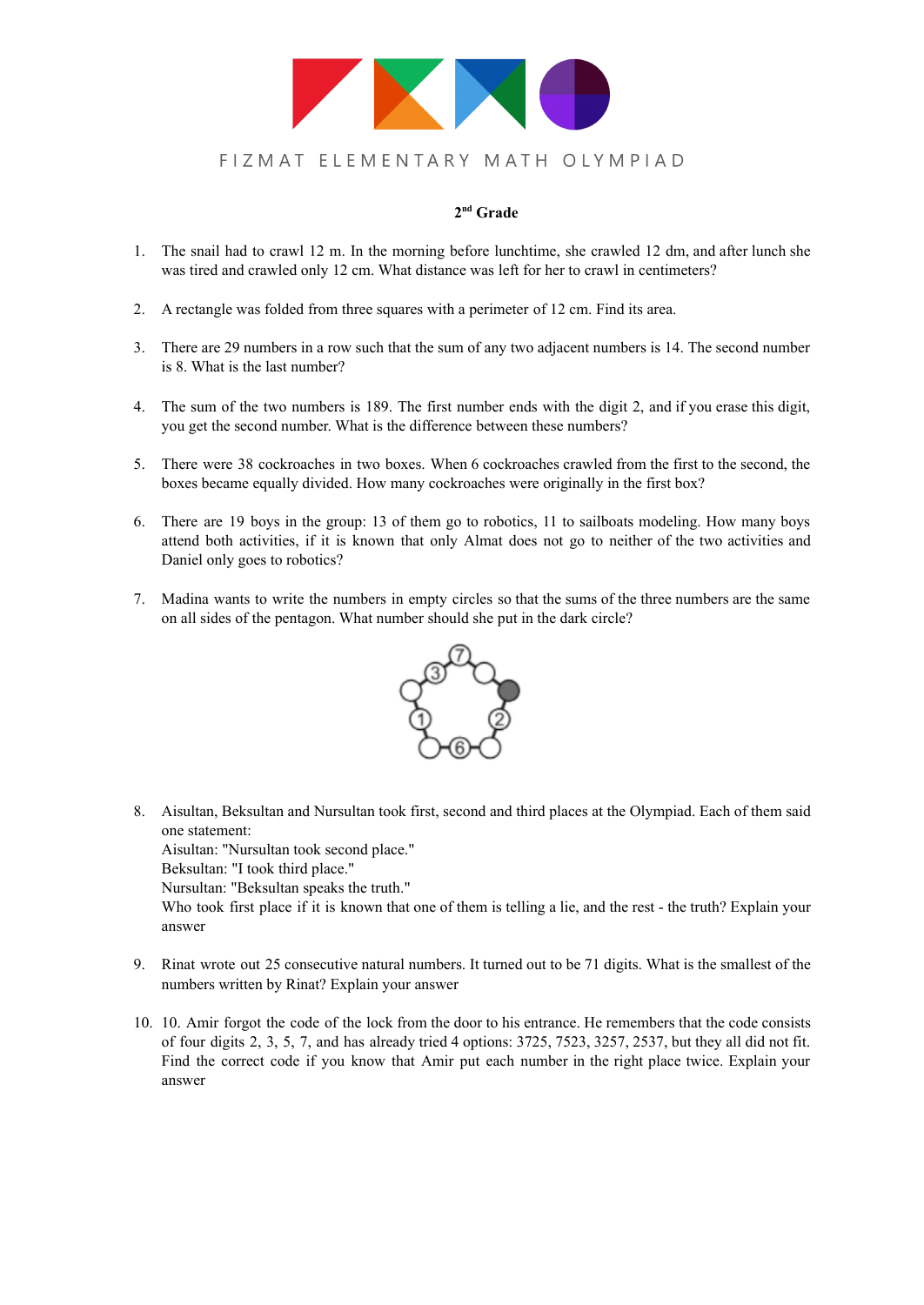

### **3 rd Grade**

- 1. There are 2021 people sitting in a circle, each of whom is either a knight who always speaks the truth, or a liar who always lies. Each person said about everyone except himself and his neighbors: "They are all liars." How many knights are at this table?
- 2. Dog Sharik at a speed of 3 m/s catches up with a cat Zhuchka running from him at a speed of 2 m/s. After 2 minutes and 30 seconds, the dog caught up with the cat. How many meters were between them when the chase began?
- 3. How many different three-digit numbers are there, the sum of the digits of which is 5?
- 4. 4. A square piece was cut from the square sheet. We got the figure shown in the picture. The lengths of its four sides are equal to 9. What is the area of this figure?



- 5. The sum of the two numbers is 674. The first number ends with the digit 3, and if you erase this digit, you get the second number. What is the difference between these numbers?
- 6. There are 30 students in the class. They sat down at their desks in pairs so that each boy sits with a girl, and exactly half of the girls sit with the boys. How many boys are in the class?
- 7. The smallest of the two-digit numbers with two-digit sum of the digits was added to the largest of the two-digit numbers with single-digit sum of the digits. What is the result?
- 8. The electronic clock board consists of four fields:



The numbers on them are formed by glowing sticks (the length of each stick is equal to the side of the cage) and look like this:



The clock shows the time from 00:00 to 23:59. What time is it if the largest possible number of sticks glow? Explain your answer.

- 9. Rinat wrote out 85 consecutive natural numbers. It turned out to be 187 digits. What is the smallest of the numbers written by Rinat? Explain your answer.
- 10. Three boys shared 120 chips. First, Damir gave Farhad and Dauren as many chips as they had. Then Farhad gave Dauren and Damir as much as they had at that moment. And finally, Dauren gave Damir and Farhad as much as they had at that moment. As a result, everyone got equally. How many chips did each one have at the beginning? Explain your answer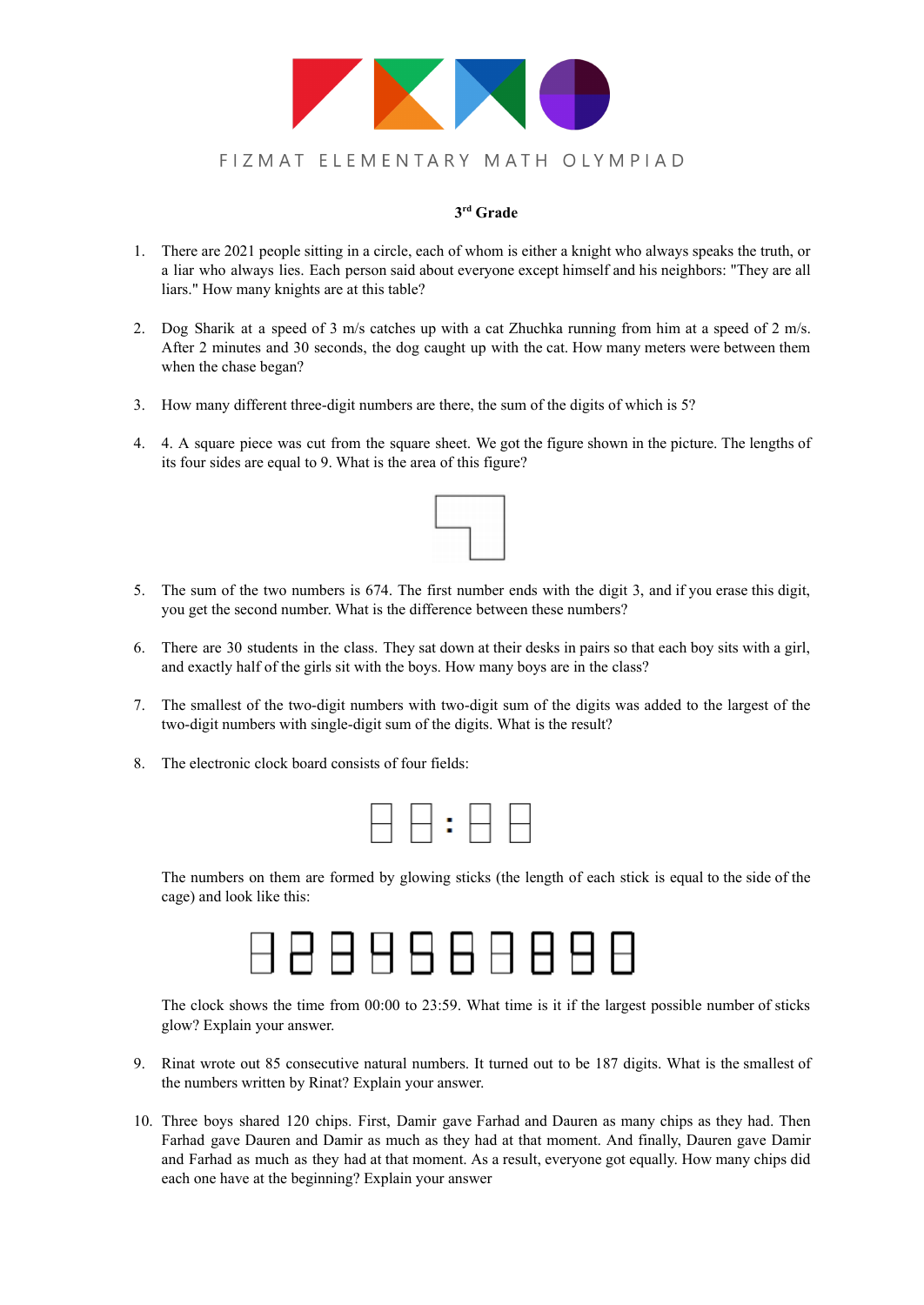

### **4 th Grade**

- 1. Altynbek's watches are 7 minutes fase, but he thinks they are 8 minutes behind. Altynbek looked at his watch and decided it was noon. What time is it now?
- 2. Almas rode a motorcycle along the highway at a speed of 20 km / h. There are two villages 40 km and 55 km from the starting point. How many minutes after the start the sum of the distance from Almas to these villages is 15 km?
- 3. Amir forgot the code of the lock from the door to his entrance. He remembers that the code consists of four digits 2, 3, 5, 7, and has already tried 4 options: 3725, 7523, 3257, 2537, but they all did not fit. Find the correct code if you know that Amir put each number in the right place twice.
- 4. The smallest of the two-digit numbers with two-digit sum of the digits was added to the largest of the two-digit numbers with single-digit sum of the digits. What is the result?
- 5. There are square carpets on the floor of a rectangular room measuring 4 by 5 meters. Each one adjoins the corner, each one - to his own. Three carpets with a side of 3 meters, one with a side of 2 meters. Find an area covered with exactly 2 layers of carpets.
- 6. The dog and the cat eat a large and long sausage, starting at different ends. A dog alone eats such a sausage in 4 minutes, a Cat - in 6 minutes. How long will it take for them to eat a sausage together?
- 7. The date of birth of Aibek Maratovich is recorded in eight digits 06/25/1987 June 25, 1987. Note that no digit is repeated twice in the record of this date. What will be the first two digits in the next date record with the same property?
- 8. Several Indians and palefaced people stood in a circle. It is customary for them to lie to their own people and tell the truth to people with a different skin color. Each turned to his neighbor on the right and said one phrase to him. 8 phrases "You are an Indian" and 9 phrases "You are a paleface" sounded. How many Indians were there and how many palefaced? Explain your answer.
- 9. Vasya chose several different natural numbers. The product of the two smallest of them is 16, and the product of the two largest is 225. What is the sum of all Vasya's numbers? Explain your answer.
- 10. Nine friends were playing a computer game. Five guys went through half of the levels in the game, two - 3 levels each, two of them left to go through one level. If you add up the number of levels that all these guys have completed together, it turns out that they have completed the game exactly 5 times. How many levels are there in the game? Explain your answer.